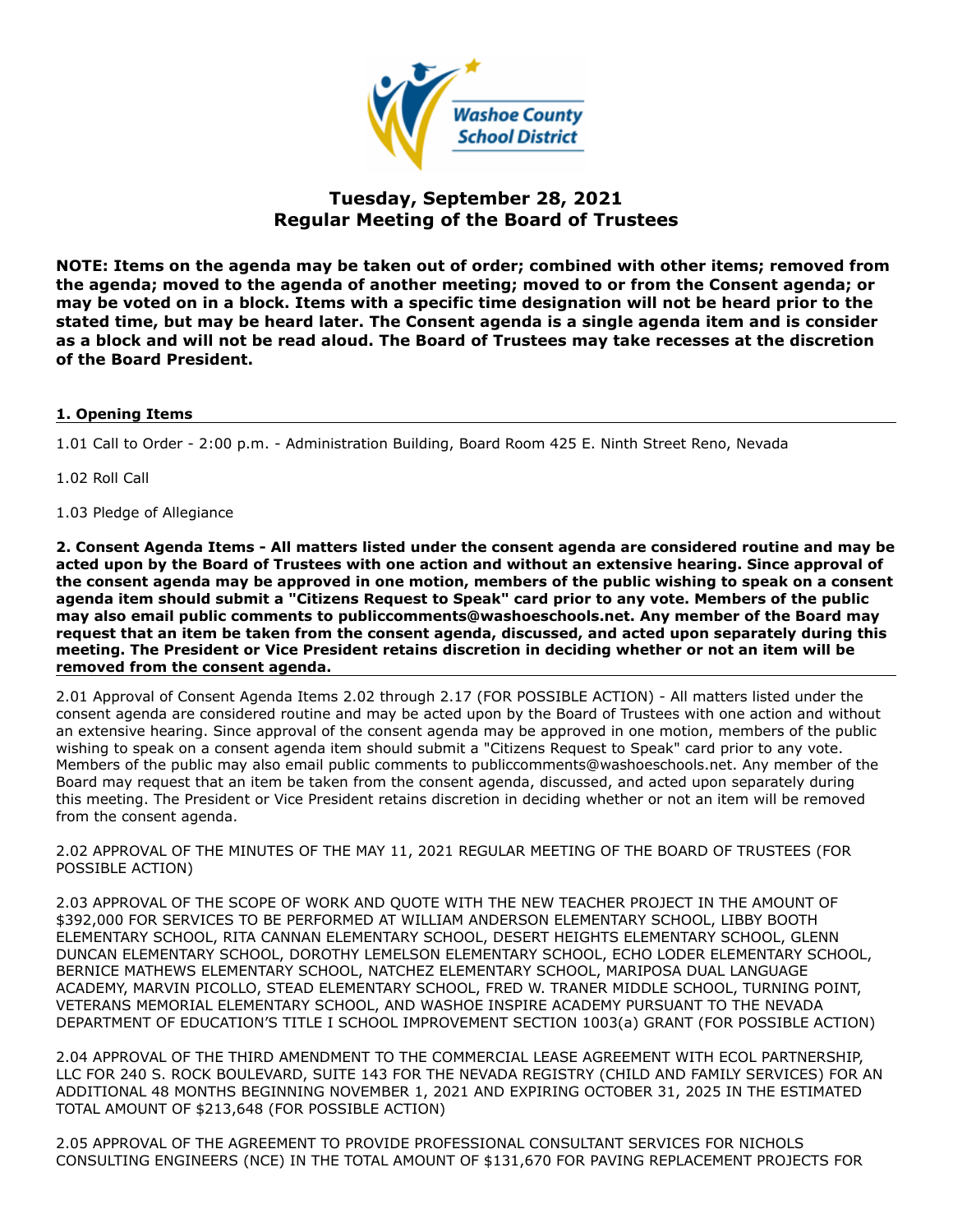THE FOLLOWING SCHOOLS: NORTH VALLEYS HIGH SCHOOL, ARCHIE CLAYTON MIDDLE SCHOOL, ESTHER BENNETT ELEMENTARY SCHOOL, ROBERT MITCHELL ELEMENTARY SCHOOL, MARVIN MOSS ELEMENTARY SCHOOL, AND KATE SMITH ELEMENTARY SCHOOL (FOR POSSIBLE ACTION)

2.06 APPROVAL OF THE AGREEMENT TO PROVIDE PROFESSIONAL CONSULTANT SERVICES FOR ETCHEMENDY ENGINEERING INC. (EEI) IN THE TOTAL AMOUNT OF \$118,500 FOR HEATING, VENTILATION, & AIR CONDITIONING (HVAC) CAPITAL RENEWAL IMPROVEMENTS AT AGNES RISLEY ELEMENTARY SCHOOL (FOR POSSIBLE ACTION)

2.07 APPROVAL OF THE AGREEMENT TO PROVIDE PROFESSIONAL CONSULTANT SERVICES FOR DYER ENGINEERING IN THE TOTAL AMOUNT OF \$106,400 FOR PAVING REHABILITATION PROJECTS FOR THE FOLLOWING SCHOOLS: ROLLAN MELTON ELEMENTARY SCHOOL, JERRY WHITEHEAD ELEMENTARY SCHOOL, BROWN ELEMENTARY SCHOOL, NANCY GOMES ELEMENTARY SCHOOL, ALYCE TAYLOR ELEMENTARY SCHOOL, BERNICE MATHEWS ELEMENTARY SCHOOL, DESERT HEIGHTS ELEMENTARY SCHOOL, LEMMON VALLEY ELEMENTARY SCHOOL, ROBERT MCQUEEN HIGH SCHOOL, AND EARL WOOSTER HIGH SCHOOL (FOR POSSIBLE ACTION)

2.08 APPROVAL OF THE AGREEMENT TO PROVIDE PROFESSIONAL CONSULTANT SERVICES WITH BENCHMARK INC. IN THE TOTAL AMOUNT OF \$118,850 FOR ROOF REPLACEMENT PROJECT AT SPANISH SPRINGS HIGH SCHOOL (FOR POSSIBLE ACTION)

2.09 AWARD OF BID #22-09-B-08-AA, SOAP DISPENSER RETROFITS AT TWENTY-EIGHT (28) WASHOE COUNTY SCHOOL DISTRICT SCHOOLS, TO HOUSTON SMITH CONSTRUCTION, INC. FOR \$221,998 (FOR POSSIBLE ACTION)

2.10 ACCEPTANCE OF THE "BUDGET TRANSFER REPORT 8/1/2021-8/31/2021" AND AUTHORIZATION TO RECORD BUDGET TRANSFERS BETWEEN FUNCTIONS OR PROGRAMS FOR A TOTAL AMOUNT OF \$75,779 FOR THE PERIOD AUGUST 1, 2021 THROUGH AUGUST 31, 2021 IN THE OFFICIAL BOARD MINUTES AS REQUIRED BY NEVADA REVISED STATUTE 354.598005 (FOR POSSIBLE ACTION)

2.11 CONSIDERATION OF APPROVAL OF A DECLARATION OF INTENT PURSUANT TO NEVADA REVISED STATUTE (NRS) 332.185 TO DISPOSE OF SURPLUS PERSONAL PROPERTY OF THE DISTRICT THAT IS NO LONGER REQUIRED FOR PUBLIC USE, AS BEING DESIRABLE AND IN THE BEST INTERESTS OF THE DISTRICT (FOR POSSIBLE ACTION)

2.12 APPROVAL OF THE WASHOE COUNTY SCHOOL DISTRICT TO RENEW THE CURRENT MEDICARE PRESCRIPTION DRUG PROGRAM AGREEMENT WITH UNITED HEALTHCARE INSURANCE COMPANY (UHC) FOR THE FULLY INSURED PORTION OF THE DISTRICT'S EMPLOYER GROUP WAIVER PLAN (EGWP) FOR RETIREES FOR THE PLAN YEAR 2022 FOR A PROJECTED YEARLY COST OF \$543,600.72 (FOR POSSIBLE ACTION)

2.13 APPROVAL OF UNIVERSITY OF NEVADA RENO SCHOOL OF MEDICINE ATTENDING CHILD PSYCHIATRIST AGREEMENT FOR DISTRICT-WIDE MENTAL HEALTH SUPPORTS AND STAFF TRAINING AND COACHING TO DEVELOP MENTAL HEALTH SERVICES AND SUPPORTS FOR STUDENTS, FROM JULY 1, 2021 THROUGH JUNE 30, 2022 IN THE AMOUNT OF \$27,500 (FOR POSSIBLE ACTION)

2.14 POSSIBLE ACTION TO PROVIDE PRELIMINARY APPROVAL TO THE PROPOSED REVISIONS OF BOARD POLICY 3410, SYSTEM OF ACCOUNTS AND FINANCIAL OVERSIGHT, SPECIFICALLY TO INCLUDE ADDITIONAL LANGUAGE AND CREATE CONSISTENCY IN FORMATTING; AND INITIATION OF THE 13-DAY PUBLIC REVIEW AND COMMENT PERIOD (FOR POSSIBLE ACTION)

2.15 POSSIBLE ACTION TO PROVIDE PRELIMINARY APPROVAL OF THE PROPOSED DELETION OF BOARD POLICY 4119, SEPARATION OF SERVICE, AS IT IS REDUNDANT AND UNNECESSARY; AND INITIATION OF THE 13-DAY PUBLIC REVIEW AND COMMENT PERIOD (FOR POSSIBLE ACTION)

2.16 POSSIBLE ACTION TO PROVIDE PRELIMINARY APPROVAL TO THE PROPOSED REVISIONS OF BOARD POLICY 4300, ENHANCED COMPENSATION/PAY FOR PERFORMANCE, SPECIFICALLY TO UPDATE FORMATTING, CLARIFY LANGUAGE, AND REFLECT CURRENT PRACTICE; AND INITIATION OF THE 13-DAY PUBLIC REVIEW AND COMMENT PERIOD (FOR POSSIBLE ACTION)

2.17 POSSIBLE ACTION TO PROVIDE PRELIMINARY APPROVAL TO THE PROPOSED REVISIONS OF BOARD POLICY 4400, EQUAL OPPORTUNITY IN EMPLOYMENT, SPECIFICALLY TO UPDATE FORMATTING, CLARIFY LANGUAGE, AND REFLECT CURRENT PRACTICE; AND INITIATION OF THE 13-DAY PUBLIC REVIEW AND COMMENT PERIOD (FOR POSSIBLE ACTION)

**3. Items for Presentation, Discussion, Information and/or Action - • Public Comment – Any individual may address the Board of Trustees concerning any item indicated for action below . A completed "Citizen's Request to Speak" card should be filled out and submitted before speaking during the Public Comment section, which should include the name of the speaker. Prior to any action, the Board President will invite the individual to come forward to speak. Pursuant to Board Policy 9115, Meetings of the Board**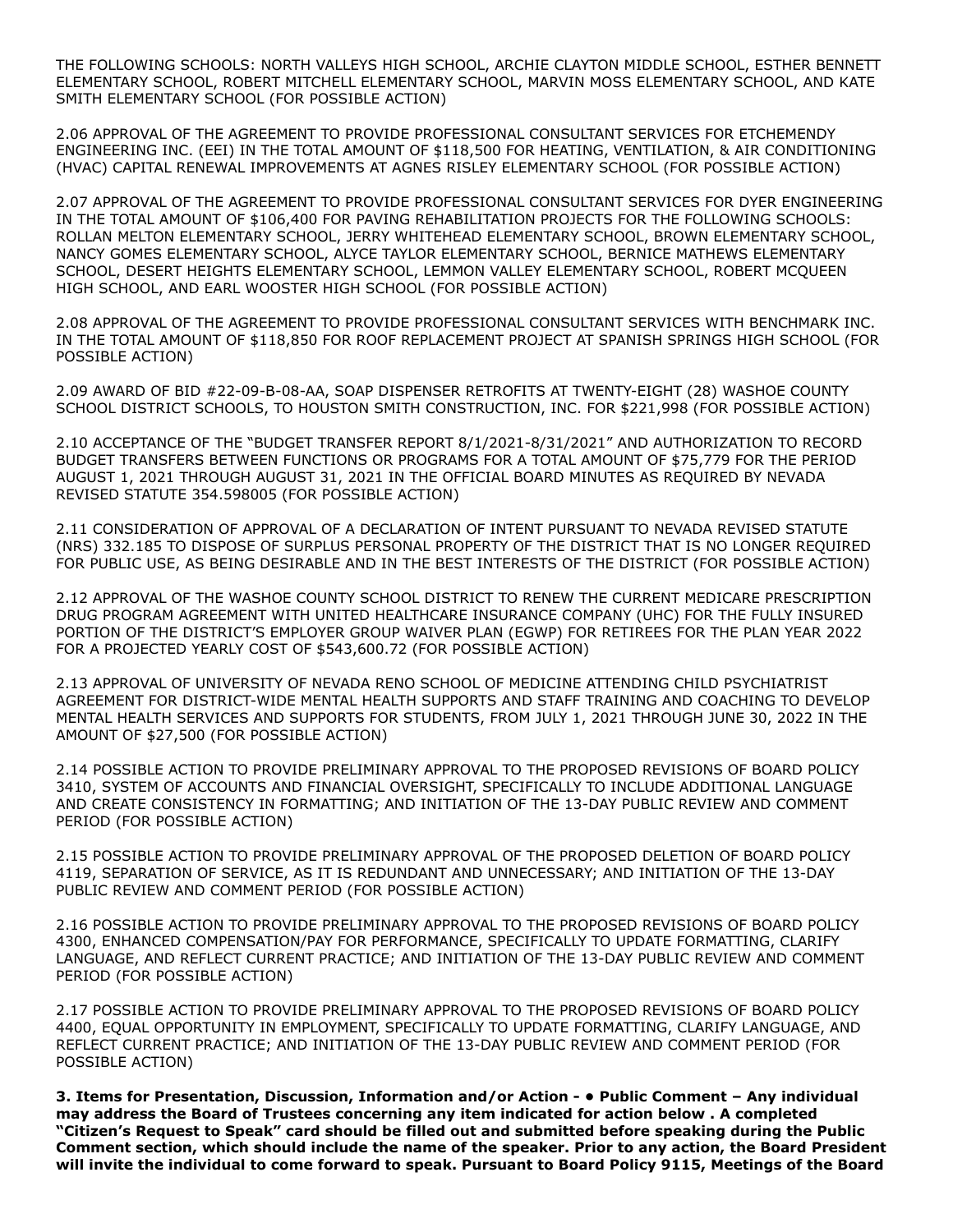**of Trustees, all persons are limited to 3 minutes per action item. The time limit may be altered at the discretion of the President of the Board. The Board will also accept public comments before and during the meeting through publiccomments@washoeschools.net. The Board will take time to read those comments and announce the names of those who provided public comment via email. Pursuant to NRS 241.035, correspondence or written materials submitted for public comment shall be attached to the minutes of the meeting. The Board of Trustees may impose reasonable content-neutral restrictions on public comment such as willfully disruptive comments that are irrelevant, repetitious, slanderous, offensive, inflammatory, irrational, amounting to personal attacks, or interfering with the rights of other speakers. All members of the general public will be expected to wear appropriate face coverings per the Governor's Directives. If members of the public refuse or fail to do so, in order to protect the health, safety, and welfare of all members of the general public, staff, and the Trustees as well as commiserate with the Governor's Directives, they will be asked to leave the meeting. If there is not enough space available for all members of the general public, the Board respectfully requests that members of the public watch the meeting online at a location different from the meeting's location in order to provide enough space for all members of the general public to make public comment.**

3.01 PUBLIC HEARING, DISCUSSION AND APPROVAL OF WASHOE COUNTY SCHOOL DISTRICT BOARD RESOLUTION 20-019, A RESOLUTION AUTHORIZING THE ISSUANCE OF UP TO \$3,400,000 OF MEDIUM-TERM OBLIGATIONS FOR THE PURPOSE OF ACQUIRING SCHOOL BUSES AND OTHER SUPPORT VEHICLES FOR THE DISTRICT; AND DIRECTING THE CHIEF FINANCIAL OFFICER TO FORWARD MATERIALS TO THE DEPARTMENT OF TAXATION OF THE STATE OF NEVADA (FOR POSSIBLE ACTION).

3.02 PRESENTATION ON THE ACADEMIC PROGRAMMING OFFERED AT RISE ACADEMY FOR ADULT ACHIEVEMENT (FOR PRESENTATION ONLY)

3.03 DISCUSSION AND POSSIBLE ACTION ON FACILITY RESOURCES AND ENROLLMENT DEMANDS IN THE SOUTHEAST RENO AREA AND REVIEW OF POTENTIAL OPTIONS TO RELIEVE FUTURE OVERCROWDING, INCLUDING PROCEEDING WITH CONSTRUCTION OF A NEW ELEMENTARY SCHOOL IN THE RIO WRANGLER AREA (FOR POSSIBLE ACTION)

3.04 DISCUSSION AND POSSIBLE ACTION TO ADOPT A PROCESS FOR APPOINTMENT OF LEGALLY QUALIFIED PERSONS TO FILL THE UPCOMING VACANCY ON THE BOARD OF TRUSTEES IN DISTRICT F CREATED BY THE RESIGNATION OF TRUSTEE JACQUELINE CALVERT EFFECTIVE SEPTEMBER 14, 2021, INCLUDING TIMELINES, INTERVIEW PROCESS, INTERVIEW QUESTIONS, APPLICATION DEADLINE, DATE FOR SELECTION OF FINALIST AND DATE FOR APPOINTMENT TO FILL THE VACANCY IN DISTRICT F (FOR POSSIBLE ACTION) \*\*\*This item will not be heard before 4:00 p.m.\*\*\*

3.05 DISCUSSION AND POSSIBLE ACTION, PURSUANT TO BOARD POLICY 9051(4)(G), TO CENSURE TRUSTEE JEFFREY CHURCH BY THE BOARD OF TRUSTEES FOR POTENTIAL VIOLATIONS OF BOARD POLICY 9050 (3)(b); (3)(c)(ii); (3)(g); BOARD POLICY 9051 (1)(b)(i); (1)(h); BOARD POLICY 9052 (1)(a); (1)(b); (1)(d); (2)(a); (2)(b); (2)(c); (5)(c)(i); (6)(a); (6)(c); BOARD POLICY 9055 (4)(a)(i); (4)(b)(v); BOARD POLICY 9081 (2)(a); (2)(b); (2)(c); (2)(f); (3)(a); (4); BOARD POLICY 9088 (1); AND/OR BOARD POLICY 9115 (1)(f)(i); (1)(f)(vi); (1)(f)(vii), BOARD PROTOCOLS, AND/OR THE DUTIES A TRUSTEE OWES THE DISTRICT, FOR EXAMPLE, THE DUTY OF CARE, LOYALTY, AND FIDUCIARY DUTY; PURSUANT TO NEVADA REVISED STATUTE (NRS) 241.033 AND NRS 241.034, THE BOARD WILL CONSIDER THE CHARACTER, ALLEGED MISCONDUCT AND/OR PROFESSIONAL COMPETENCE OF TRUSTEE JEFFREY CHURCH AND MAY TAKE ADMINISTRATIVE ACTION AGAINST TRUSTEE JEFFREY CHURCH (FOR POSSIBLE ACTION) \*\*\*This item will not be heard before 4:00 p.m.\*\*\*

3.06 DISCUSSION AND POSSIBLE ACTION TO REVIEW AND PROVIDE DIRECTION ON CURRENT COVID-19 MITIGATION MEASURES IN EFFECT FOR THE 2021-22 SCHOOL YEAR INCLUDING FACILITIES MANAGEMENT, TRANSPORTATION, STAFF AND STUDENT EXCLUSIONS, AND FACE COVERINGS FOR DISTRICT FACILITIES AND SCHOOL SITES BASED ON CURRENT FEDERAL, STATE, AND LOCAL GUIDANCE (FOR POSSIBLE ACTION) \*\*\*This item will not be heard before 4:00 p.m.\*\*\*

## **4. Reports - No discussion among the Board of Trustees will occur under these items**

4.01 BOARD REPORTS – Each Trustee will have 3 minutes to provide the community with an update of the Trustee's activities related to Washoe County School District. No discussion among the Board of Trustees will occur under this item

4.02 STUDENT REPRESENTATIVE'S REPORT - No discussion among the Board of Trustees will occur under this item

4.03 SUPERINTENDENT'S REPORT - No discussion among the Board of Trustees will occur under this item

## **5. Closing Items**